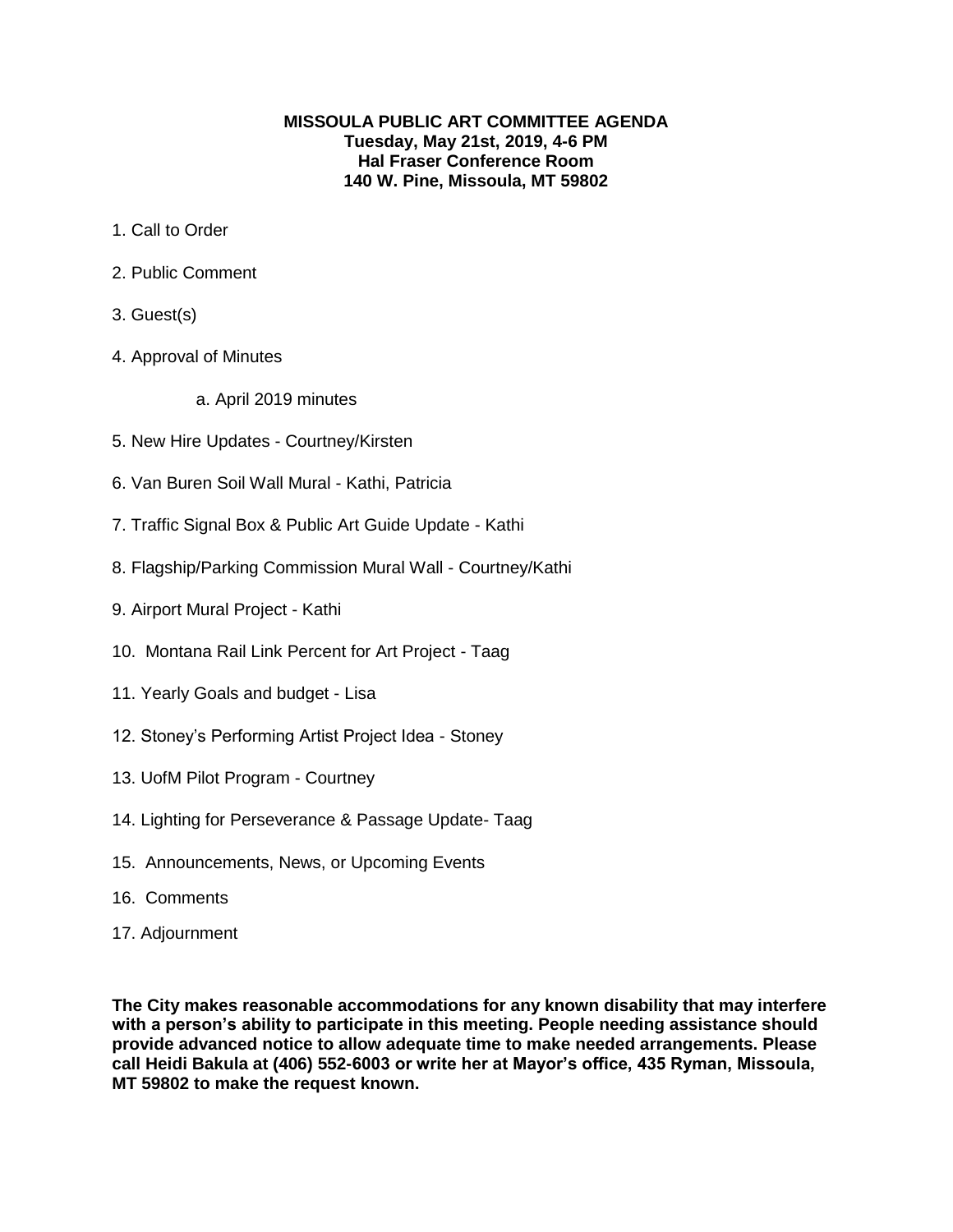## **STRATEGIC PLANNING GOALS 2017-2019**

**Mission:** The Public Art Committee affirms the city's role as an advocate to public art, fosters and enriches the aesthetic of the City of Missoula, values and promotes the contributions of artists to the community and furthers the objectives of Missoula City Ordinance 3221.

**Vision:** The Public Art Committee envisions a community where art and artists are valued, and where public art is integrated into the fabric of our place, and enhances the quality of life of its citizens.

**YEAR 1-2017 Outreach and Awareness** A. Create monthly marketing PSAs B. Improve website C. Begin public art education for artists D. Make quarterly reports to council E. Establish a more formal connection to U of M art department F. Engage in community feedback

**Governance** A. Actively invite native representation onto committee B. Bring accounting and professional reporting to council C. Create annual planning and follow plan D. Create a catalogue and condition report E. Intentional use of staff and chair time

**Quality** A. Increase art call submissions

**Fundraising and Project Development** A. Pursue the idea of joining county B. Increase staff time

C. Deepen our relationships to other Public Art Committees for inspiration and funding ideas D. Actively seek out grant funding E. Enrich private/public partnerships

**Projects** A. One big project per year- form committee B. Public Art Guide C. Parking meters D. Lighting for Crossings E. Lighting for Perseverance and Passage F. Traffic Signal Boxes

**YEAR 2- 2018 Outreach and Awareness** A. Create a public art scavenger hunt B. Continued public art education for artists C. Create a friends of public art volunteer group D. Enrich relationships with local artists by holding artists events

**Quality** A. Hit maintenance harder

**Fundraising and Project Development** A. Continue to increase staff time

B. Enrich private and public partnerships

**Projects** A. One big project per year B. Sculpture Park C. Live art/painting and